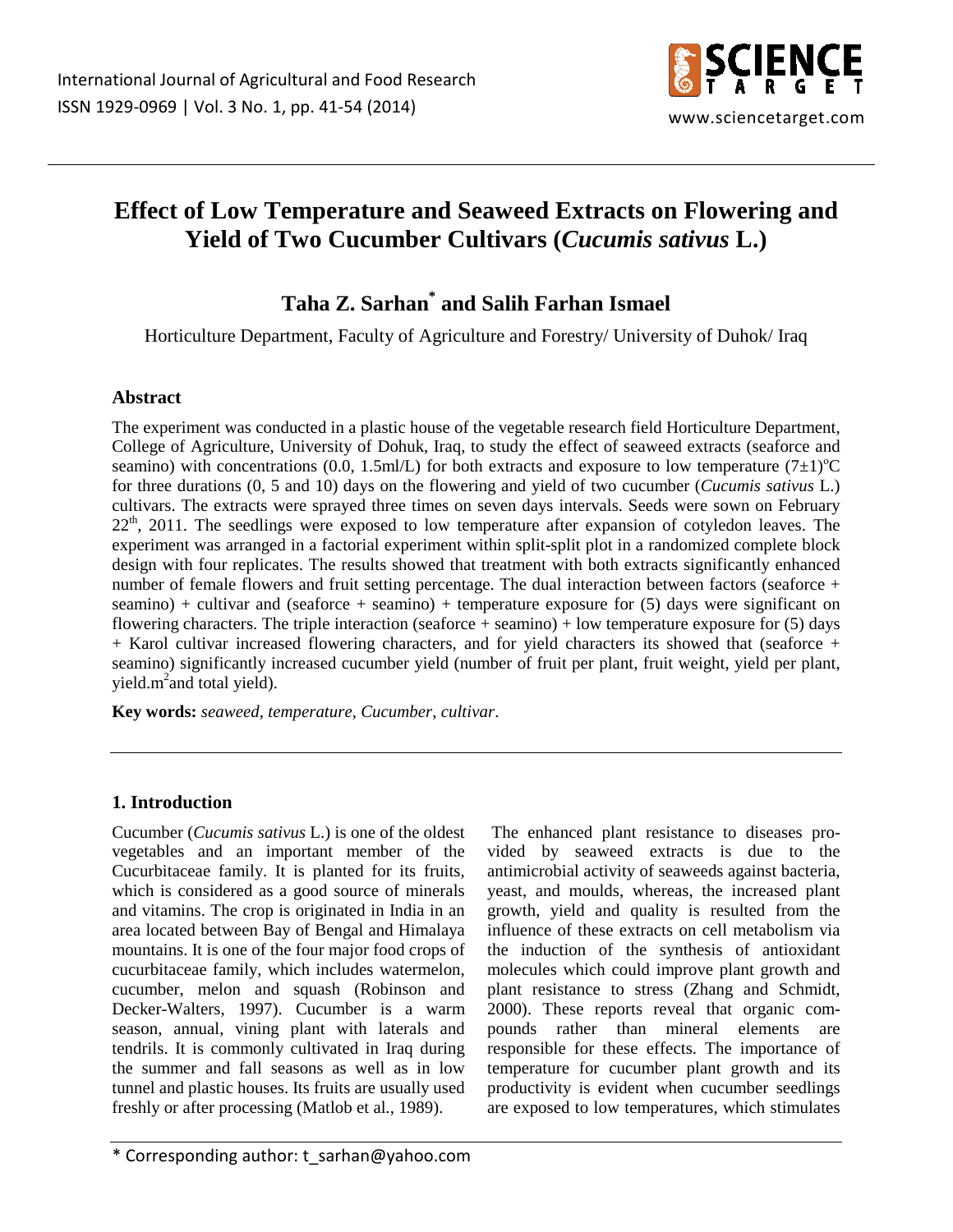the plant to initiate flowers earlier and increases flowers' number by controlling the temperature where cucumber seedlings are exposed during sensitive flowering stage. The sensitive stage to low temperature is commenced after widening of cotyledon leaf, which continue for (10-14) days and during this stage the stem orientation is limited to produce flower clusters so increasing the number of flowers (Barten et al*.*, 1992). Riley (2002) found that there was a significant increase (30-70%) in yield of potato by soil treatment with the seaweed extract Algal fibre at level (20 and 40 kg/hectare). Masny et al. (2004) found that using the seaweed (Geomar BM 80) with two concentration  $(0, 0.1)$  ml.l<sup>-1</sup> on two varieties (Salut, Elkat) of strawberry significantly increased the plant's qualitative characters such as total soluble solids and vitamins (C). In a study conducted by Blunden and Paul (2006) who sprayed two potato cultivars (King Edward and Pentlanddell) with seaweed extracts, they found that there was a significant increase in total yield. Treating pepper cultivar California Wonder with the seaweed extract *(Ascophyllum nodosum*) resulted in bigger fruit size (Eris et al*.*, 2008). Gajewski et al*.* (2008) demonstrated that application of Geteo (an organicmineral fertilizer containing algae extract *Ascophyllum nodosum* with addition of phosphorus) significantly increased yield, marketable heads as well as vitamin C content of two cultivars of chinese cabbage. Al-Jebbouri (2009) stated that spraying cucumber plants with the seaweed extract seaforce1 significantly influenced number of male and female flowers, sex expression ratio and ultimately the total yield of the crop. Sarhan (2011) conducted an experiment to study the effect of humic acid and two seaweed extracts Alga 600 and seaforce 2 on potato plants. The results showed a positive significant effect of humic acid and seaweed extracts and their interactions on yield quantitative characters. Shehata et al*.* (2011) carried out an experiment in two successive winter seasons to investigate the influence of biostimulants seaweed extracts and amino acids in growth, chemical composition, yield and its quality plant. Results indicated that spraying plants with seaweed extracts significantly increased root yield whereas spraying with seaweed extract and amino acid increased the total sugar content. Temperature stresses exhibited by plants fit into three types: those occurring at (*a*) temperatures below freezing,

(*b*) high temperatures (*c*) and low temperatures above freezing (KohaIba 2002). Low temperature is considered as one of the most critical abiotic stresses for plant growth, yielding and energy distribution (Xiong et al*.*, 2002; Oufir et al*.*, 2008). It affects translocation of photosynthetic products and carbohydrate metabolism and then affects plant growth and development, yield and fruit quality (Hongyan et al*.,* 2011). Suh et al*.* (1996) studied the effect of exposure to low temperatures and short days on growth and yield of strawberry. The results showed that low temperature stimulated flowering and harvesting, but marketable yields were low because of small fruit size. Korkmaz and Dufault (2004) conducted a study for two years attempting to produce earliest yield of spring melon by transplanting field muskmelon in late winter before the last frost time. The "Athena" *Cucumis melo* L. muskmelon seedlings (were exposed to  $2\pm 1$  °C then to  $29\pm 5$  with various exposure durations before being transplanted in the field. The results indicated that in both years, increasing duration and frequency of stress significantly retarded muskmelon flowering and decreased yields. Tewari et al*.* (2009) reported that exposing cucumber seeds Variety Jyoti Green long to low temperature  $(4^0C)$  for  $(0, 24, 48, 48)$  and  $72$ hours) and then allowing to germinate and grow under normal conditions for two weeks had a profound effect on the flowering response in cucumber. Foley et al*.* (2009) reported that exposing the herbaceous weed *euphorbia esula* L. to gradually decreased temperatures resulted in rapid re-growth and flowering.

# **2. Materials and Methods**

The experiment was conducted in a plastic house  $(500 \text{ m}^2)$ , its width was 10m and its length was 50m, provided with a drip irrigation system which consisted of ten perforated houses of 50m length each. The experiment consisted of exposing of cucumber (*Cucumis sativus* L.) seedlings to low temperatures  $7\pm1\textdegree C$  after cotyledon expansion stage for three times (5 and 10 days in addition to controls), and application of Seaweed extracts at four levels  $(E_0 \text{ control}, E1 \text{ spray with } 1.5 \text{ ml/L. of }$ seaforce, E2 spray with 1.5 ml/L of seamino, E3 spray with a mixture of  $1.5$  ml/L +  $1.5$  ml/L of the two extracts seaforce and seamino). The two seaweed extracts (seamino and seaforce) concen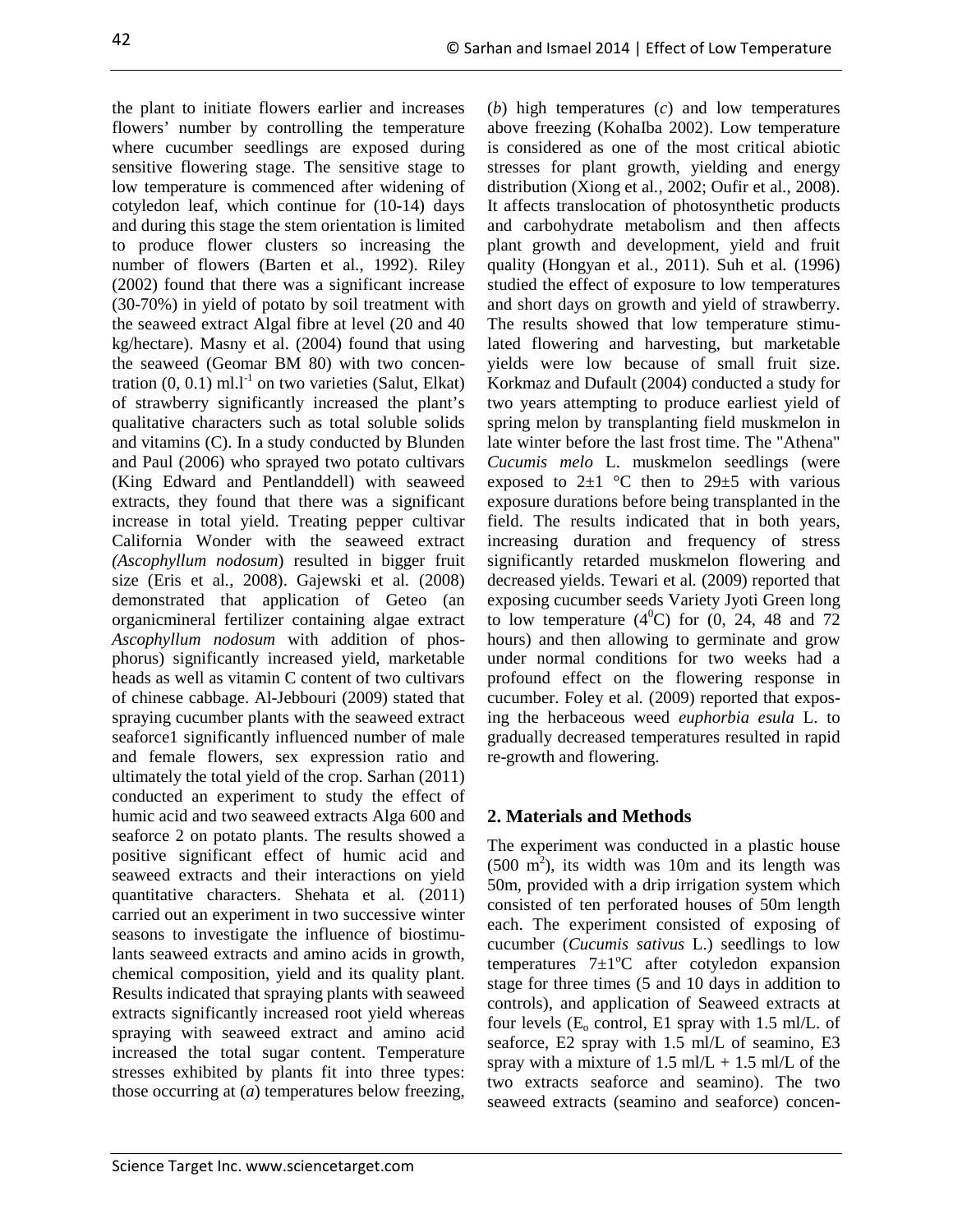trations were prepared by mixing 1.5 ml of each extract with one liter of tap water. The treatments were arranged in a factorial Randomized Complete Block Design within split-split plot system. The main plot was represented by two cucumber cultivars and the subplot was represented by low temperature and the sub-sub plot was represented by concentrations of two seaweed extracts. Therefore, the experiment comprised of three factors; the first factor was two cucumber cultivars (Karol and Reem), the second factor was exposing cucumber seedlings to low temperature  $7\pm1\textdegree C$  for three times (0, 5 and 10 days) and the third factor was two seaweed extracts (seaforce and seamino) applied at two concentrations (0.0, 1.5 ml) for both. So, the trial included 24 treatments  $(2 \times 3 \times 4)$ , each treatment was replicated three times and each replicate was represented by four lines, each line was  $(3m^2)$  of 10 plants, with 30 cm intra space between plants. The results were analyzed by (SAS, 2007) program and Duncan multiple range test at 5% was used. The average of maximum and minimum temperature and relative humidity inside the plastic house during the study season had been

### **Table 1**

recorded as in Table 1.

Average of maximum and minimum temperatures and relative humidity inside the plastic house during the study season (2011)

| <b>Month</b> | Temperature( <sup>o</sup> C) |      | <b>Relative Humidity</b> |
|--------------|------------------------------|------|--------------------------|
|              | Max.                         | Min. |                          |
| March        | 24                           | 8    | 40                       |
| April        | 28.3                         | 10   | 42.8                     |
| May          | 37.4                         | 15.3 | 35.7                     |
| June         | 40.6                         | 22.8 | 32.9                     |
| July         | 45.2                         | 25.9 | 30.6                     |

Temperature was measured by thermohydrograph instrument.

The soil of plastic house was sandy clay loam. Several samples were taken randomly from different sites inside the plastic house at the depth of (30 cm). The samples were air dried and then sieved using 2.0 mm sieve for analysis of some chemical and physical properties of the soil as illustrated in Table 2.

#### **Table 2**

Some physical and chemical characteristics of the plastic house soil

| <b>Characteristics</b>                   | <b>Measuring units</b> | 2011            |  |  |  |  |  |
|------------------------------------------|------------------------|-----------------|--|--|--|--|--|
| Volumetric distribution of soil separate |                        |                 |  |  |  |  |  |
| Sand                                     | (%)                    | 50.9            |  |  |  |  |  |
| Silt                                     | $(\%)$                 | 22.5            |  |  |  |  |  |
| Clay                                     | $(\%)$                 | 26.6            |  |  |  |  |  |
| Texture                                  |                        | Sandy clay loam |  |  |  |  |  |
| Available nutrient content               |                        |                 |  |  |  |  |  |
| Total –N                                 | $(\%)$                 | 1.652           |  |  |  |  |  |
| Available                                | (%)                    | 0.0297          |  |  |  |  |  |
| phosphorus                               |                        |                 |  |  |  |  |  |
| Available                                | ppm                    | 1.461           |  |  |  |  |  |
| potassium                                |                        |                 |  |  |  |  |  |
| Organic matter                           | $(\%)$                 | 1.942           |  |  |  |  |  |
| рH                                       | 1:1 in peste           | 7.04            |  |  |  |  |  |
| Electrical                               | $(ds.m^{-1})$          | 0.178           |  |  |  |  |  |
| conductivity                             |                        |                 |  |  |  |  |  |

The analysis was carried out at soil and water science laboratory, College of Agriculture, Duhok University.

The plastic house area was divided into ten lines according to the arrangement of the drip irrigation system. Each line consisted of 12 parts and was divided into a line of  $3m^2$ . The area was well irrigated and the doors were kept closed for a few days for good disinfection. Cucumber seeds of two gynoecious indeterminate cultivars ; Reem and Karol were sown in culturing trays previously filled with sowing media two seeds per gap on 22 of February, 2011, then the plates were transferred to the greenhouse. The field was drip irrigated before planting. All seedlings were planted on March,  $12<sup>th</sup>$  2011 at a distance of 30 cm between plants along the perforated nozel line of drip irrigation system, each seedling was at the water hole. Other cultural operations including weeding, soil softening around transplants and protective spraying were also carried out for each experimental unit. Plants were trained on wires letting the main shoot apex to grow upwards towards the wire and then dangle downwards with removal of lateral shoots.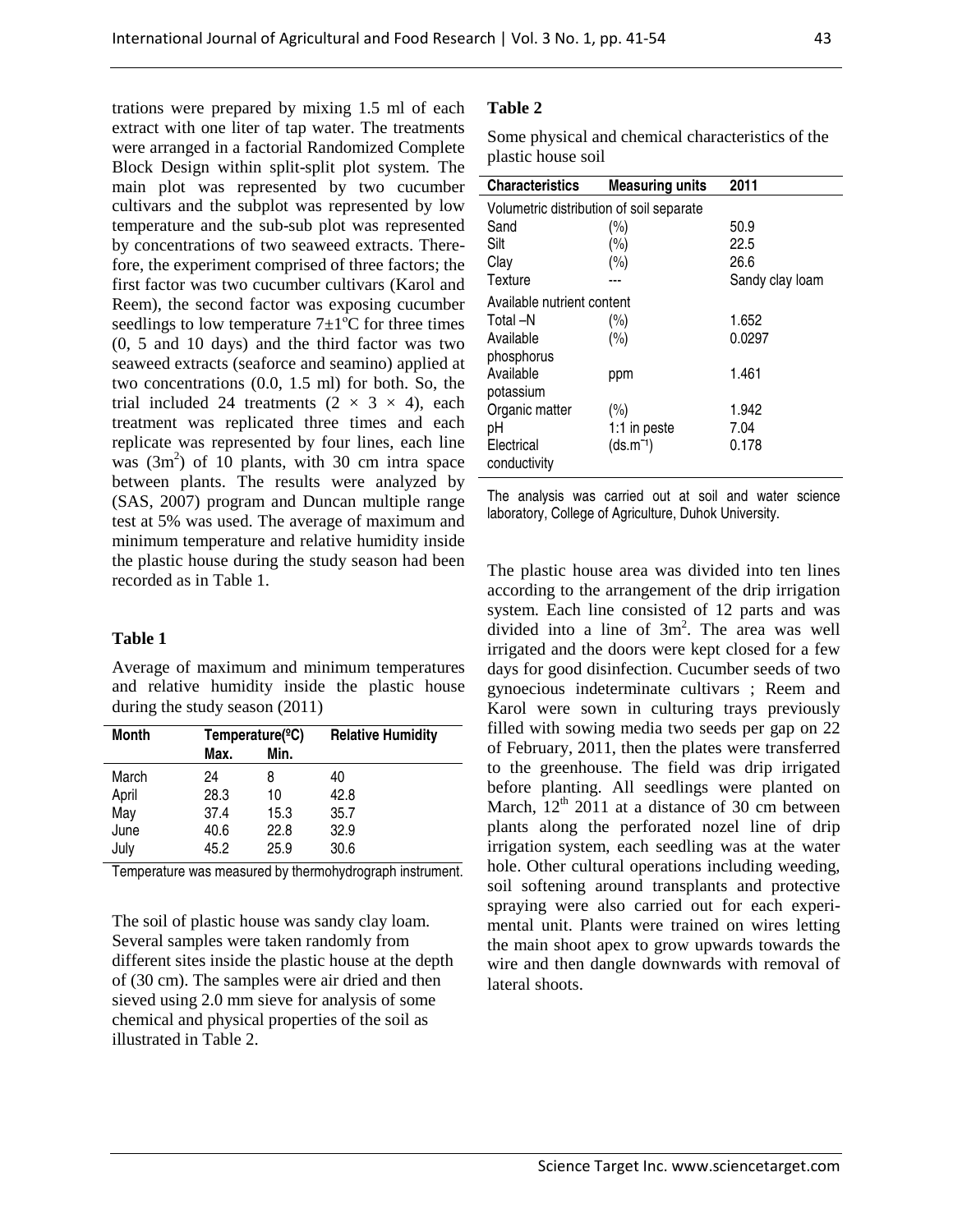Effect of seaweed extracts, low temperature and their interaction on date till  $1<sup>st</sup>$  female flower initiation of cucumber Karol and Reem cultivars

| <b>Cultivars</b>           | <b>Seaweed Extracts</b> | <b>Concentration</b><br><b>Exposure to low temperature</b> |                     |          | Seaweeds x |                          |
|----------------------------|-------------------------|------------------------------------------------------------|---------------------|----------|------------|--------------------------|
|                            |                         | ml/L                                                       | 0 days              | 5 days   | 10 days    | cultivars                |
| Reem                       | 0                       | 0                                                          | 43.67a              | 36.33d-f | 35.34ef    | 38.44a                   |
|                            | Seaforce                | 1.5                                                        | 38.34 <sub>bc</sub> | 35.33ef  | 35.33ef    | 36.33ab                  |
|                            | Seamino                 | 1.5                                                        | 37.33sd             | 35.00fg  | 36.67de    | 36.33ab                  |
|                            | Seaforce x seamino      | 1.5                                                        | 35.67ef             | 32.66h   | 33.67gh    | 34.00b                   |
| Karol                      | 0                       | 0                                                          | 44.67a              | 36.00d-f | 35.00fg    | 38.56a                   |
|                            | Seaforce                | 1.5                                                        | 38.67b              | 35.00fg  | 36.00d-f   | 36.56ab                  |
|                            | Seamino                 | 1.5                                                        | 38.33 <sub>bc</sub> | 36.33d-f | 35.00fg    | 36.56ab                  |
|                            | Seaforce x seamino      | 1.5                                                        | 36.33ef             | 33.67gh  | 33.67gh    | 34.22b                   |
|                            |                         |                                                            |                     |          |            | Mean effect of seaweeds  |
| Seaweeds x                 | 0                       | 0                                                          | 44.17a              | 36.17c   | 35.17c     | 38.50a                   |
| temperature                | seaforce                | 1.5                                                        | 38.50b              | 35.17c   | 35.67c     | 36.44b                   |
|                            | seamino                 | 1.5                                                        | 37.83b              | 35.67c   | 35.83c     | 36.44b                   |
|                            | Seaforce x seamino      | 1.5                                                        | 35.50c              | 33.17d   | 33.67d     | 34.11c                   |
|                            |                         |                                                            |                     |          |            | Mean effect of cultivars |
| Cultivars x temperature    |                         | Reem                                                       | 38.75a              | 36.83b   | 35.25b     | 36.47a                   |
|                            |                         | Karol                                                      | 39.25a              | 35.25b   | 34.92b     | 36.28a                   |
| Mean effect of temperature |                         |                                                            | 39.00a              | 35.04b   | 35.08b     |                          |

Means within a column, row and their interactions followed with the same letters are not significantly different from each other according to Duncan's multiple range test at 5% level.

## **Experimental Measurements**

#### **a) Flowering Characteristics**

#### **Number of Nodes till First Female Flower Initiation**

It was enumerated at the first female flower initiation for four plants from each experimental unit.

### **Number of Female Flowers**

They were accounted from the beginning of their emergence during the growing season for four plants in each experimental unit.

### **Percentage of Fruit Setting**

The fruit setting percentage was determined by calculating the total number of female flowers and the number of setting flowers for each plant in the experimental unit.

#### **b) Yield Measurements**

## **Number of Fruit per Plant**-1

The number of fruit per plant was accounted from four plants in each experimental unit starting from the first harvest and continuing till the end of the growing season (25 harvests) and then being calculated.

### **Average Weight of Fruit (g)**

The average weight of fruit was measured by weighting the yield of each experimental unit at each harvest then it was divided by the fruit number in each experimental unit and multiplied by one thousand (1000).

### **Plant Yield (kg.plant**-1**)**

Plant yield was measured by calculating the total yield of experimental unit and the number of plants in the experimental unit

## **Yield (kg.m<sup>2</sup> )**

It was obtained by calculating the yield of experimental unit and the area of experimental unit.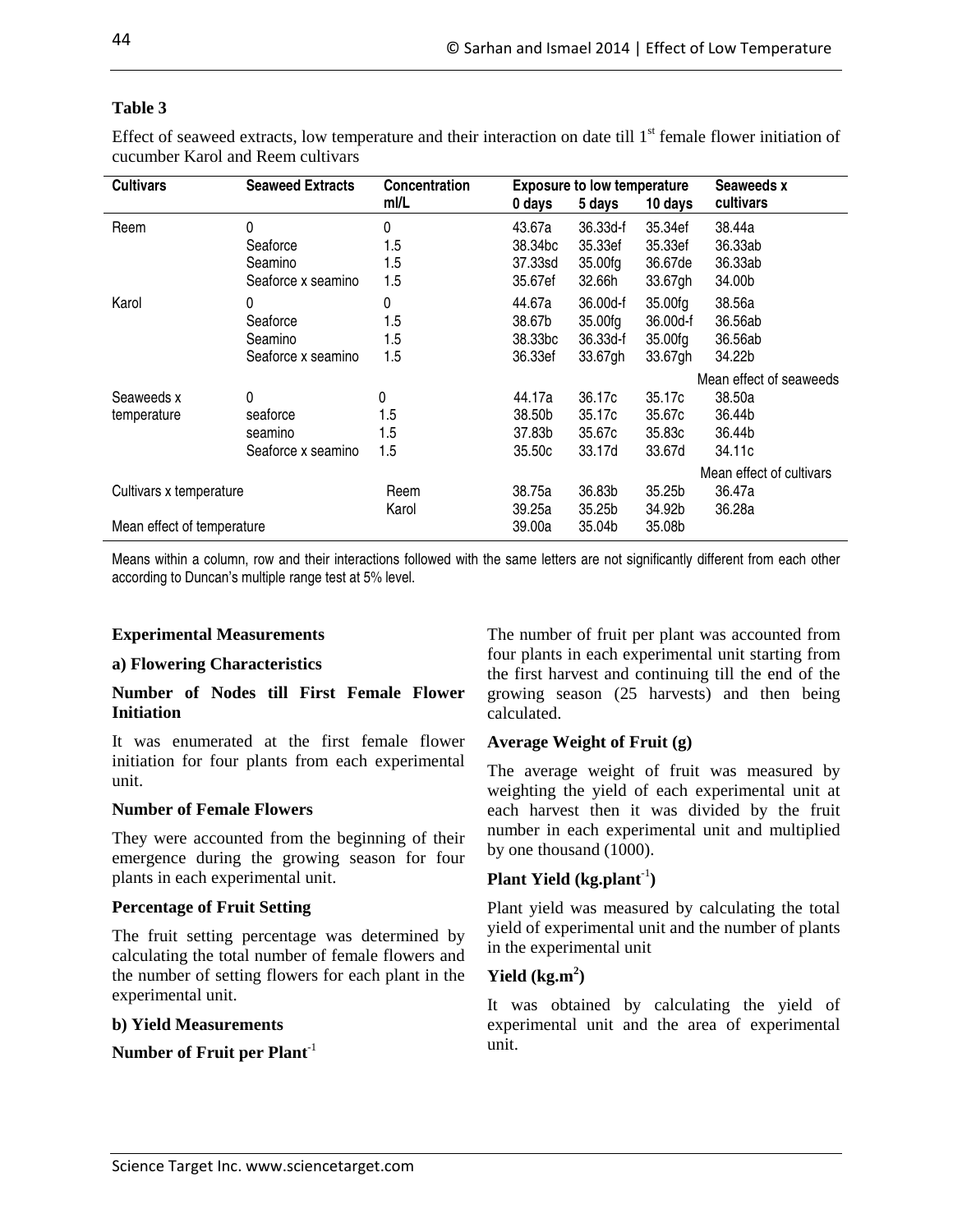Effect of seaweed extracts, low temperature, and their interactions on number of Female Flower.Plant<sup>-1</sup> of cucumber Karol and Reem cultivars

| <b>Cultivars</b><br><b>Seaweed Extracts</b> |                    | <b>Concentration</b> |          | <b>Exposure to low temperature</b> | Seaweeds x          |                          |
|---------------------------------------------|--------------------|----------------------|----------|------------------------------------|---------------------|--------------------------|
|                                             |                    | ml/L                 | 0 days   | 5 days                             | 10 days             | cultivars                |
| Reem                                        | 0                  | 0                    | 42.91d-h | 39.90g-i                           | 35.44j              | 39.42c                   |
|                                             | Seaforce           | 1.5                  | 47.14bc  | 45.05c-e                           | 40.89f-i            | 44.36ab                  |
|                                             | Seamino            | 1.5                  | 42.17d-i | 38.36ij                            | 46.23cd             | 42.25bc                  |
|                                             | Seaforce x seamino | 1.5                  | 50.49ab  | 45.92cd                            | 42.61d-h            | 46.34a                   |
| Karol                                       | 0                  | 0                    | 44.19c-f | 41.37e-i                           | 39.46hi             | 41.67bc                  |
|                                             | Seaforce           | 1.5                  | 43.26c-h | 44.00cf                            | 42.61d-h            | 46.34a                   |
|                                             | Seamino            | 1.5                  | 43.71c-g | 45.22c-f                           | 44.51c-f            | 44.48ab                  |
|                                             | Seaforce x seamino | 1.5                  | 43.12c-h | 51.25a                             | 43.10c-h            | 45.82a                   |
|                                             |                    |                      |          |                                    |                     | Mean effect of seaweeds  |
| Seaweeds x                                  | 0                  | 0                    | 43.55b-d | 40.63de                            | 37.45e              | 40.54c                   |
| temperature                                 | seaforce           | 1.5                  | 45.20a-c | 44.52b-c                           | 41.75c-d            | 43.82b                   |
|                                             | seamino            | 1.5                  | 42.94cd  | 41.79cd                            | 45.37a-c            | 43.37b                   |
|                                             | Seaforce x seamino | 1.5                  | 46.81ab  | 48.58a                             | 42.85cd             | 46.08a                   |
|                                             |                    |                      |          |                                    |                     | Mean effect of cultivars |
| Cultivars x temperature                     |                    | Reem                 | 45.68a   | 42.31 <sub>bc</sub>                | 41.29c              | 43.09a                   |
|                                             |                    | Karol                | 43.57a-c | 45.46ab                            | 42.42 <sub>bc</sub> | 43.21a                   |
| Mean effect of temperature                  |                    |                      | 44.62a   | 43.88a                             | 41.85b              |                          |

Means within a column, row and their interactions followed with the same letters are not significantly different from each other according to Duncan's multiple range test at 5% level

## **Total Yield (ton.ha-1)**

The total yield was accounted from each experimental unit from the beginning of harvest till the end of the growing season.

### **3. Results**

### **Flowering Characteristics**

**Date Till 1st Female Flower Initiation:** Seaweed extracts decreased the number of days to first female flower initiation and the higher number of days was recorded for control (38.50 days). Effect of exposure to low temperature on the date of  $1<sup>st</sup>$ Female Flower Initiation resembled that of seaweed extracts and control plants possessed the highest number of days to  $1<sup>st</sup>$  Female Flower Initiation (39.00 days). No significant differences occurred between date of 1<sup>st</sup> Female Flower Initiation for both Reem and Karol cultivars. The dual interaction between seaweed extracts and cultivars depressed the number of days to  $1<sup>st</sup>$ Female Flower Initiation, and the highest number of days was measured for control plants from Reem (38.44 days) and Karol (38.56 days)

cultivars as compared with plants treated with seaweed extracts. Cultivars x temperatures interaction significantly suppressed number of days till 1<sup>st</sup> Female Flower Initiation and the highest values owned by control plants (38.75, 39.25 days) for Reem and Karol cultivars respectively.

**Number of Female Flower.Plant-1:** Significant differences were found according to seaweed extracts treatment. Application of both extracts (seaforce and seamino) gave the highest number of female flowers (46.08) (Table 4). Female flowers were also significantly increased in the control plants (44.62) as compared with low temperature treatments. Reem cultivar and Karol cultivar were not significantly different from each other in term of female flower number. In Table 5, it is conspicuous that (seaweeds x temperature) interaction significantly enhanced number of female flowers when plants received (seaforce + seamino) and were exposed to low temperature for 5 days (48.58) as compared with control and other treatments. No significant effect on female flower number was caused by (cultivar x temperature) interaction and the unexposed plants had the highest number of female flower (45.68). Contrary to the previous interaction, (cultivar x seaweeds)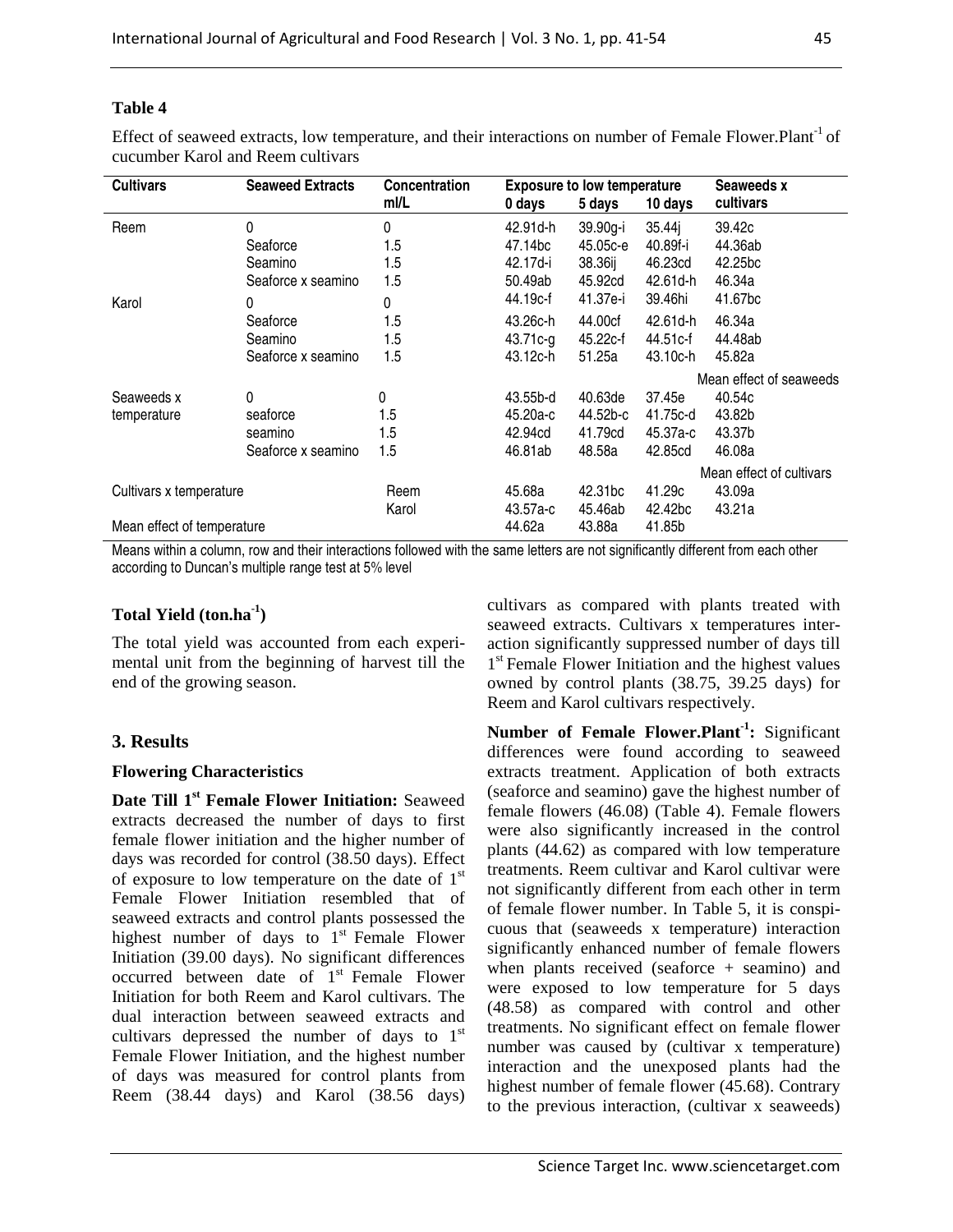interaction significantly influenced the number of female flowers of both cultivars, and the highest value of flower number was from application of the two extracts seaforce and seamino in Reem cultivar (46.34).

**Percentage of Fruit Setting:** Table 5 showed that foliar application of both seaweed extracts (seaforce and seamino) significantly ameliorated percentage of fruit setting with no significant differences between plants that received both extracts and plants that were treated with each extract alone. However, higher fruit percentage was exhibited by spraying both extracts (83.47%). In case of temperature effect, it had no significant influence on fruit setting percentage, and control plants set higher fruits percentage(82.88%) than plants exposed to low temperature for a duration of 5 and 10 days (81.58, 80.12)%. Like temperature effect, no significant differences were noticed between fruit setting percentage of Reem and Karol cultivars. Regarding interaction between factors, (seaweeds x temperature) interaction was significant at treating plant with both extracts (seaforce + seamino) and exposing them to low temperature for 5 days (85.39%) (Table 6), and the Excellency was for spraying plants from Karol cultivar with seaforce and seamino 84.18%. Results in Table 6 indicated that (cultivar x seaweeds x temperature) interaction influenced Karol cultivar more than Reem cultivar. The maximum fruit setting percentage was for plants of Karol cultivar receiving (seaforce  $+$  seamino) and treated with low temperature for 5 days 86.39%.

#### **Table 5**

Effect of seaweed extracts, low temperature, and their interactions on fruit setting (%) of cucumber Karol and Reem cultivars

| <b>Cultivars</b>           | <b>Seaweed Extracts</b> | <b>Concentration</b> |          | <b>Exposure to low temperature</b> |                     | Seaweeds x               |
|----------------------------|-------------------------|----------------------|----------|------------------------------------|---------------------|--------------------------|
|                            |                         | ml/L                 | 0 days   | 5 days                             | 10 days             | cultivars                |
| Reem                       | 0                       | 0                    | 80.38a-d | 77.41с-е                           | 73.75e              | 77.18                    |
|                            | Seaforce                | 1.5                  | 82.38a-c | 80.52a-d                           | 85.57a              | 82.82a                   |
|                            | Seamino                 | 1.5                  | 81.89a-d | 81.91a-d                           | 80.56a-d            | 81.45ab                  |
|                            | Seaforce x seamino      | 1.5                  | 82.77a-c | 84.39ab                            | $81.11a-d$          | 82.76a                   |
| Karol                      | 0                       | 0                    | 82.43a-c | 78.47b-e                           | 75.71de             | 78.87bc                  |
|                            | Seaforce                | 1.5                  | 84.76ab  | 81.27a-d                           | 81.66a-d            | 82.56a                   |
|                            | Seamino                 | 1.5                  | 69.98a-c | 82.27a-c                           | 81.87a-d            | 82.37a                   |
|                            | Seaforce x seamino      | 1.5                  | 85.44a   | 86.39a                             | 80.72a-d            | 84.18a                   |
|                            |                         |                      |          |                                    |                     | Mean effect of seaweeds  |
| Seaweeds x                 | 0                       | 0                    | 81.40a-c | 77.94cd                            | 74.73d              | 78.02b                   |
| temperature                | seaforce                | 1.5                  | 83.57ab  | 80.89bc                            | 83.61ab             | 82.69a                   |
|                            | seamino                 | 1.5                  | 82.44ab  | 82.09ab                            | 81.22bc             | 81.91a                   |
|                            | Seaforce x seamino      | 1.5                  | 84.11ab  | 85.39a                             | 80.91 <sub>bc</sub> | 83.47a                   |
|                            |                         |                      |          |                                    |                     | Mean effect of cultivars |
| Cultivars x temperature    |                         | Reem                 | 81.86ab  | 81.06ab                            | 80.25b              | 81.05a                   |
|                            |                         | Karol                | 83.90a   | 82.10ab                            | 79.99b              | 82.00a                   |
| Mean effect of temperature |                         |                      | 82.88a   | 81.58ab                            | 80.12b              |                          |

Means within a column, row and their interactions followed with the same letters are not significantly different from each other according to Duncan's multiple range test at 5% level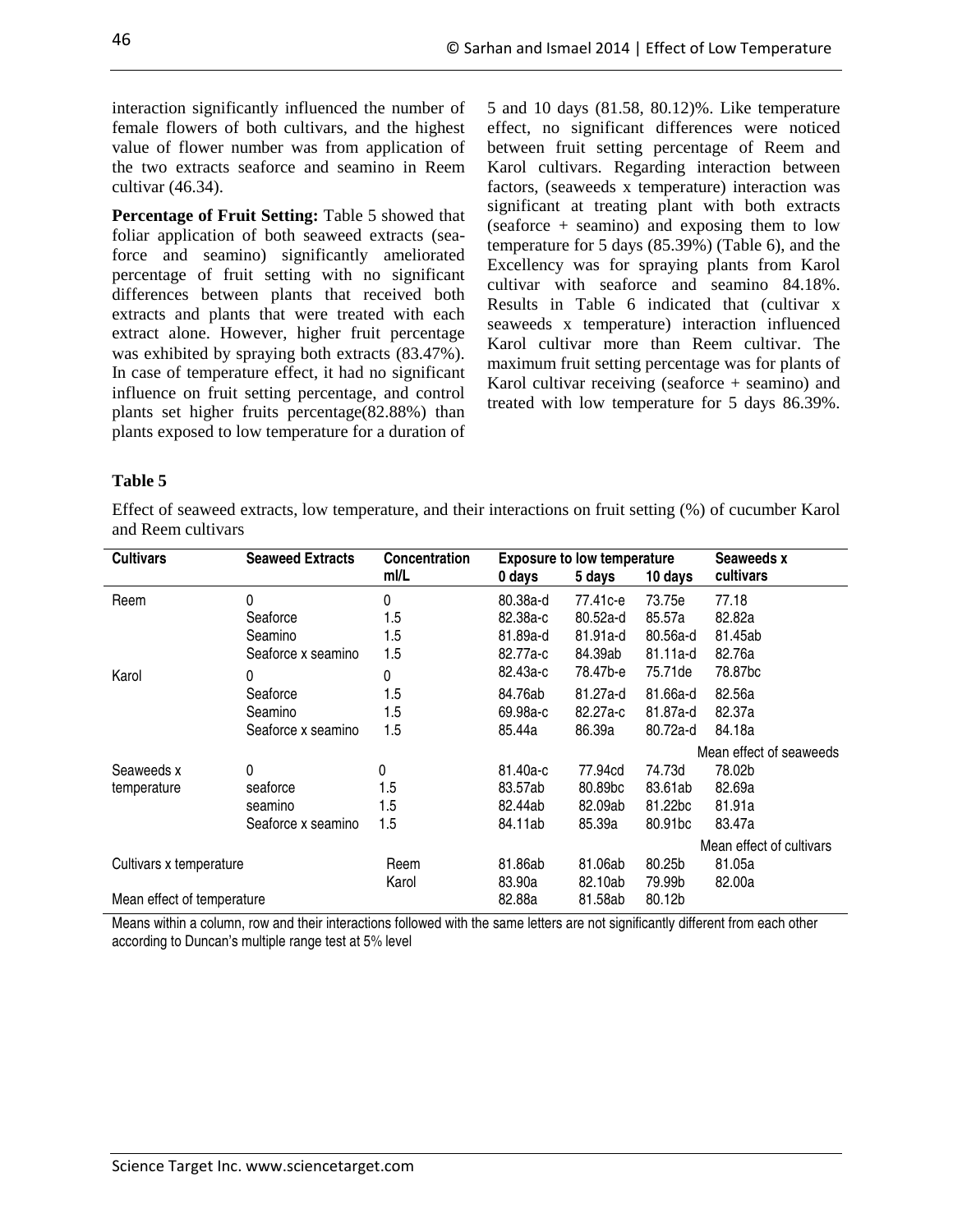Effect of seaweed extracts, low temperature and their interaction on number of fruit per plant of cucumber Karol and Reem cultivars

| <b>Cultivars</b>           | <b>Seaweed Extracts</b><br><b>Concentration</b><br><b>Exposure to low temperature</b> |       |          | Seaweeds x          |          |                          |
|----------------------------|---------------------------------------------------------------------------------------|-------|----------|---------------------|----------|--------------------------|
|                            |                                                                                       | ml/L  | 0 days   | 5 days              | 10 days  | cultivars                |
| Reem                       | 0                                                                                     | 0     | 39.50c-f | 30.99gf             | 26.18h   | 30.55d                   |
|                            | Seaforce                                                                              | 1.5   | 38,85bc  | 36.33cd             | 35.01c-f | 36.73ab                  |
|                            | Seamino                                                                               | 1.5   | 34.54c-f | $31.44e-g$          | 37.25c   | 34.41 <sub>bc</sub>      |
|                            | Seaforce x seamino                                                                    | 1.5   | 41.72ab  | 38.78 <sub>bc</sub> | 34.54c-f | 38.35a                   |
| Karol                      | 0                                                                                     | 0     | 36.40cd  | $32.50d-g$          | 29.96g-h | 32.96cd                  |
|                            | Seaforce                                                                              | 1.5   | 36.62cd  | 35.80c-e            | 34.86c-f | 35.76a-c                 |
|                            | Seamino                                                                               | 1.5   | 36.28cd  | 37.19c              | 36.50cd  | 36.65ab                  |
|                            | Seaforce x seamino                                                                    | 1.5   | 36.89cd  | 44.27a              | 34.77c-f | 38.64a                   |
|                            |                                                                                       |       |          |                     |          | Mean effect of seaweeds  |
| Seaweeds x                 | 0                                                                                     | 0     | 35.45c   | 31.74d              | 28.07e   | 31.75c                   |
| temperature                | seaforce                                                                              | 1.5   | 37.74bc  | 36.06 <sub>bc</sub> | 34.93dc  | 36.24b                   |
|                            | seamino                                                                               | 1.5   | 35.41c   | 34.31cd             | 36.87bc  | 35.53b                   |
|                            | Seaforce x seamino                                                                    | 1.5   | 39.13ab  | 41.52a              | 34.66cd  | 38.49a                   |
|                            |                                                                                       |       |          |                     |          | Mean effect of cultivars |
| Cultivars x temperature    |                                                                                       | Reem  | 37.40a   | 34.38ab             | 33.24b   | 35.01a                   |
|                            |                                                                                       | Karol | 36.55ab  | 37.44a              | 34.02ab  | 36.00a                   |
| Mean effect of temperature |                                                                                       |       | 39.98a   | 35.91a              | 33.63b   |                          |

Means within a column, row and their interactions followed with the same letters are not significantly different from each other according to Duncan's multiple range test at 5% level

## **Yield Measurements**

**Number of Fruit.Plant-1:** The foliar sprays of seaweed extracts significantly enhanced number of fruits per plant. The highest number of fruits was produced by plants treated with both extracts (seaforce + seamino) (38.49). Temperature did not significantly increase fruit number when plants were exposed to low temperature for 5 days. However, control plants produced more fruits (38.98). In case of cultivars, concerning fruit number per plant, no significant difference was observed between Karol and Reem cultivars. The best interaction between seaweeds and temperature occurred from spraying plants with the two seaweed extracts and exposing them to low temperature for a duration of 5 days that resulted in higher number of fruits (41.52) as compared with control, plants treated with each extract alone and plants exposed for 10 days. Regarding Interaction between the three factors (cultivar x seaweeds x temperature), the fruit number was greatly affected in Karol cultivar compared to Reem cultivar, which did not significantly influence, and the highest fruit number (44.27) was obtained from plants of Karol cultivar that received both extracts (seaforce + seamino) and were exposed to low temperature for 5 days as compared with Reem cultivar and other treatments (Table 6).

**Fruit Weight (gm):** It can be seen in Table 7 that significant differences in fruit weight occurred between plants treated with seaweed extracts and untreated plants. Fruit weight was increased when plants were treated with both seaweed extracts (seaforce +seamino). On the other hand, exposure to low temperature did not significantly enhance fruit weight; control plants possessed the higher fruit weight (151.72 gm). Associated with cultivar effect, Reem cultivar was not significantly different from Karol cultivar in terms of fruit weight. Interaction between cultivars and seaweed extracts significantly improved fruit weight in both cultivars plants that were treated with (seaforce + seamino) which gave 156.55 and 156.98 gm for Reem and Karol cultivars respectively. On contrary, no significant differences were observed in fruit weight of both cultivars plants (Karol cultivar and Reem cultivar) due to (seaweeds x temperature) interaction. Similarly, the effect of interaction between the cultivar factor and the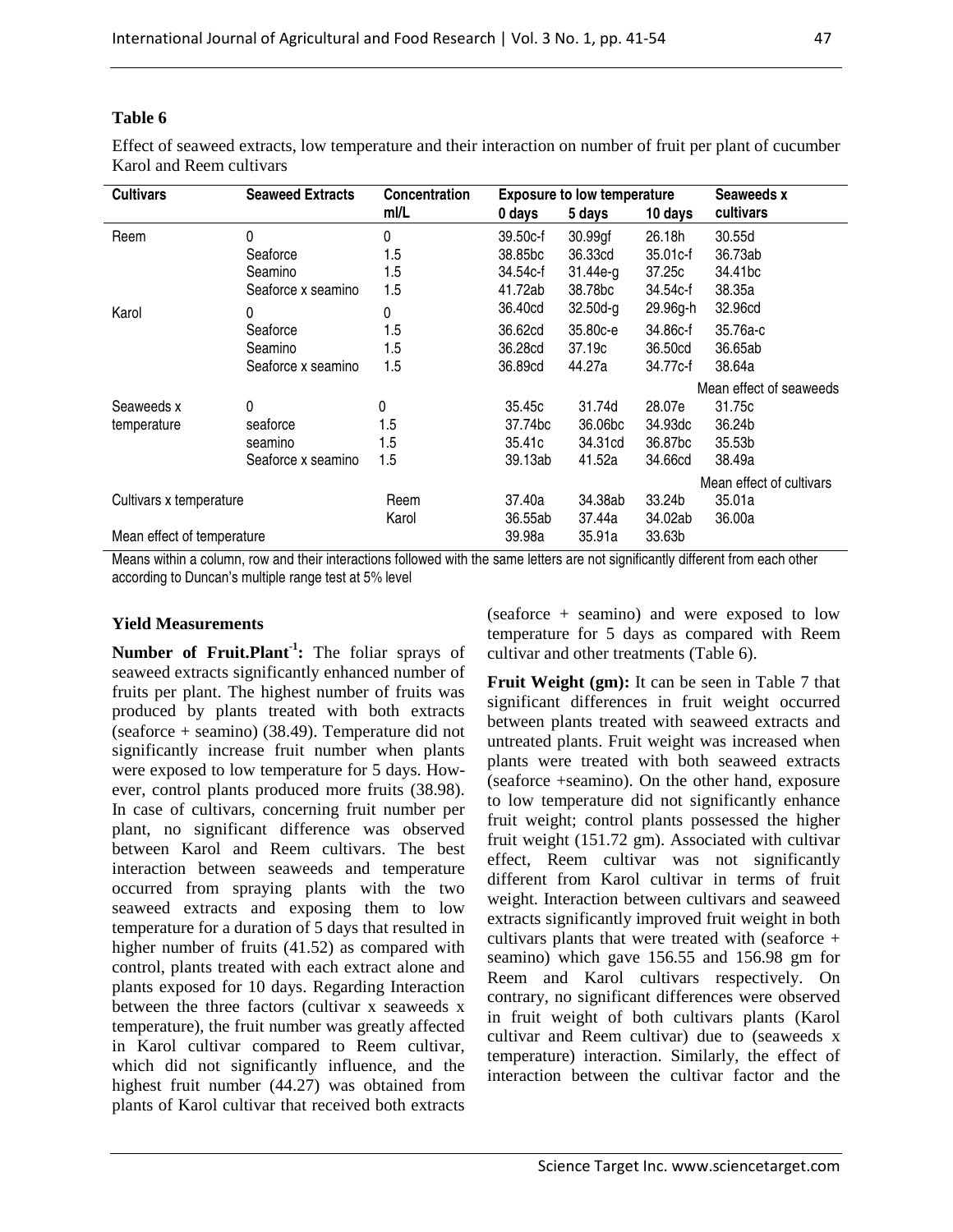temperature factor was not significant on fruit weight in both cultivars.

**Yield kg.Plant-1:** Application of seaweed extracts caused a significant improvement in yield per plant. Higher yield 6.04 kg was obtained from plants sprayed with both seaweed extracts (seaforce + seamino). Concerning temperature effect, exposure for 5 days enhanced yield per plant 5.39 kg, despite that the control plants produced slightly higher yield 5.49 kg. In term of cultivar effect, the majority was for Karol cultivar yielding 5.48 kg more than Reem cultivar.

Table 8 indicated that highest interaction between seaweeds and temperature was from applying (seaforce + seamino) and exposing plants to low temperature for 5 days recording 6.49 kg. A specific interaction was observed between cultivar and temperature too. Plants from Karol cultivar that were subjected to low temperature for 5 days produced higher yield 5.71 kg in comparison with Reem cultivar and other treatments. Also (seaweeds x cultivar) interaction caused a significant difference in yield per plant of the two cultivars. Both cultivar plants that were treated with (seaforce + seamino) extracts yielded higher 6.01, 6.07 kg than control plants and plants that were treated with each extract separately.

**Plant Yield kg.m<sup>-2</sup>**: Data represented effect of seaweed extracts Table 9 showed that seaweed extracts had a significant influence on yield  $kg.m^{-2}$ as compared with control. Higher yield 15.13  $kg.m<sup>-2</sup>$  was produced by plants receiving (seaforce + seamino). In contrast, no significant differences were found in yield  $(kg.m<sup>2</sup>)$  of plants exposed to low temperature and control plants significantly differed from exposed plants and had the maximum yield 14.06 kg.m<sup>-2</sup>. Karol cultivar was superior to Reem cultivar and gave higher yield 13.72 kg.m<sup>-2</sup>. Regarding binary interactions, effect (seaweeds x temperature) interaction was significant on plant yield kg.m<sup>2</sup>.

## **Table 7**

Effect of seaweed extracts, low temperature and their interactions on fruit weight (g) of cucumber Karol and Reem cultivars

| <b>Cultivars</b>           | <b>Seaweed Extracts</b> | <b>Concentration</b> |           | <b>Exposure to low temperature</b> |           | Seaweeds x               |
|----------------------------|-------------------------|----------------------|-----------|------------------------------------|-----------|--------------------------|
|                            |                         | ml/L                 | 0 days    | 5 days                             | 10 days   | cultivars                |
| Reem                       | 0                       | 0                    | 134.71h   | 136.16h                            | 139.63gh  | 136.83e                  |
|                            | Seaforce                | 1.5                  | 147.74e-g | 145.49g-f                          | 148.56d-f | 147.26cd                 |
|                            | Seamino                 | 1.5                  | 152.83b-f | 156.07a-e                          | 150.68d-f | 153.19ab                 |
|                            | Seaforce x seamino      | 1.5                  | 161.02ab  | 152.54b-f                          | 156.08a-e | 156.55a                  |
| Karol                      | 0                       | 0                    | 150.70d-f | 145.66gf                           | 139.99gh  | 145.45d                  |
|                            | Seaforce                | 1.5                  | 150.83d-f | 152.04gf                           | 148.68d-f | 150.52bc                 |
|                            | Seamino                 | 1.5                  | 161.71a   | 150.94d-f                          | 150.88d-f | 154.51ab                 |
|                            | Seaforce x seamino      | 1.5                  | 154.25a-f | 159.83a-c                          | 156.86a-d | 156.98a                  |
|                            |                         |                      |           |                                    |           | Mean effect of seaweeds  |
| Seaweeds x                 | 0                       | 0                    | 142.70de  | 140.91e                            | 139.81e   | 141.14d                  |
| temperature                | seaforce                | 1.5                  | 149.29b-d | 148.76cd                           | 148.62cd  | 148.89c                  |
|                            | seamino                 | 1.5                  | 157.27a   | 153.50a-c                          | 150.78a-c | 153.85b                  |
|                            | Seaforce x seamino      | 1.5                  | 157.63a   | 156.18ab                           | 156.47ab  | 156.76a                  |
|                            |                         |                      |           |                                    |           | Mean effect of cultivars |
| Cultivars x temperature    |                         | Reem                 | 149.08a   | 147.56a                            | 148.74a   | 148.46a                  |
|                            |                         | Karol                | 153.37a   | 152.11a                            | 149.10a   | 151.86a                  |
| Mean effect of temperature |                         |                      | 151.72a   | 149.84ab                           | 148.92b   |                          |

Means within a column, row and their interactions followed with the same letters are not significantly different from each other according to Duncan's multiple range test at 5% level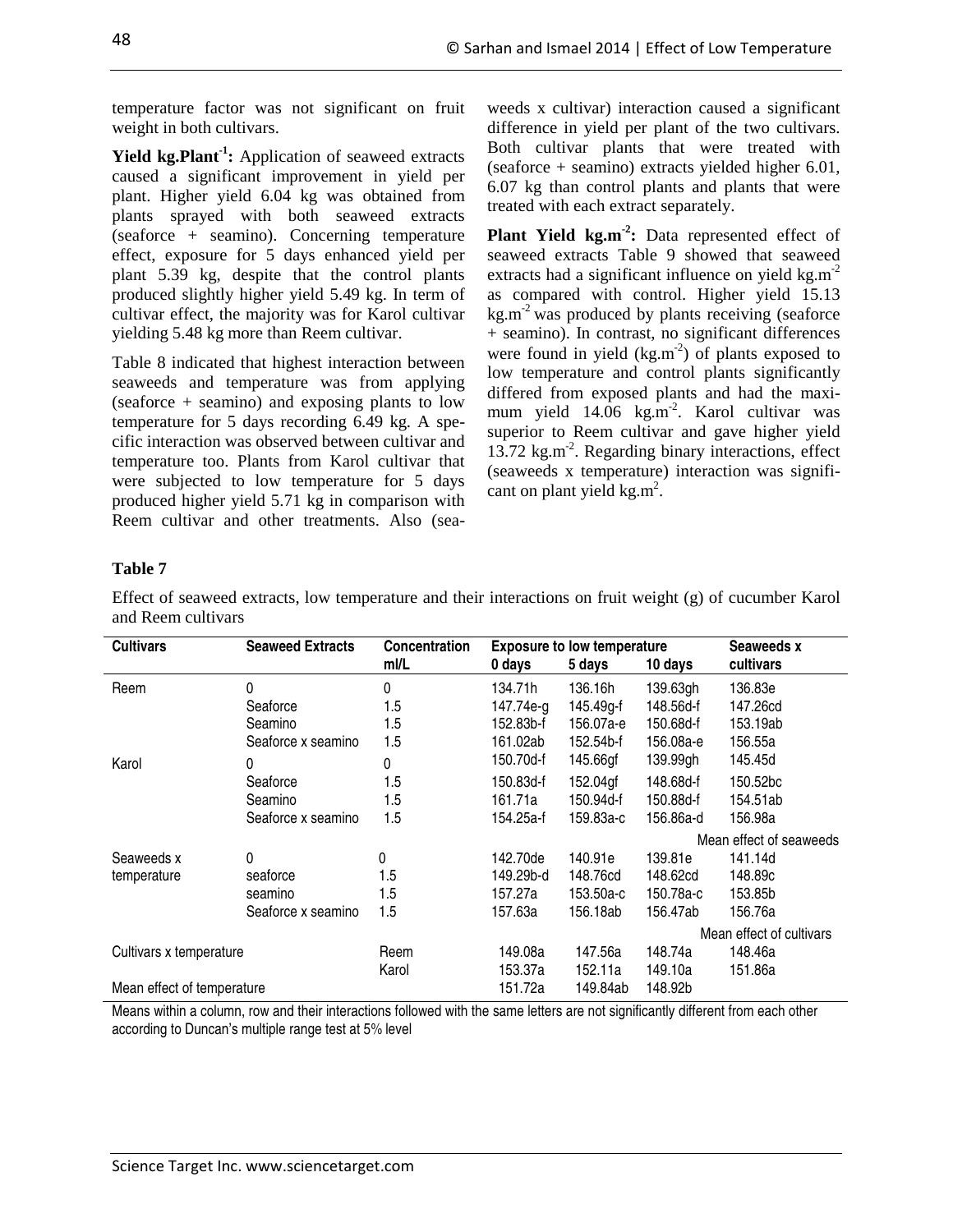Effect of seaweed extracts, low temperature and their interactions on yield kg.plant<sup>-1</sup> of cucumber Karol and Reem cultivars

| <b>Cultivars</b>           | <b>Seaweed Extracts</b> | <b>Concentration</b> | <b>Exposure to low temperature</b> |                    |                    | Seaweeds x               |  |
|----------------------------|-------------------------|----------------------|------------------------------------|--------------------|--------------------|--------------------------|--|
|                            |                         | ml/L                 | 0 days                             | 5 days             | 10 days            | cultivars                |  |
| Reem                       | 0                       | 0                    | 4.15ef                             | 4.21ef             | 3.65f              | 4.00d                    |  |
|                            | Seaforce                | 1.5                  | $5.23b-d$                          | 5.27b-d            | 5.19b-d            | 5.23 <sub>bc</sub>       |  |
|                            | Seamino                 | 1.5                  | 5.28b-d                            | 4.91cd             | 5.61 <sub>bc</sub> | 5.26 <sub>bc</sub>       |  |
|                            | Seaforce x seamino      | 1.5                  | 6.71a                              | 5.91 <sub>b</sub>  | 5.39b-d            | 6.01a                    |  |
| Karol                      | 0                       | 0                    | 5.48 <sub>bc</sub>                 | 4.74de             | 4.20ef             | 4.80c                    |  |
|                            | Seaforce                | 1.5                  | 5.53 <sub>bc</sub>                 | $5.43b-d$          | 5.18b-d            | 5.38b                    |  |
|                            | Seamino                 | 1.5                  | 5.86b                              | 5.61 <sub>bc</sub> | 5.51 <sub>bc</sub> | 5.66ab                   |  |
|                            | Seaforce x seamino      | 1.5                  | 5.69b                              | 7.07a              | 5.46 <sub>bc</sub> | 6.07a                    |  |
|                            |                         |                      |                                    |                    |                    | Mean effect of seaweeds  |  |
| Seaweeds x                 | 0                       | 0                    | 4.82cd                             | 4.47de             | 3.92e              | 4.40c                    |  |
| temperature                | seaforce                | 1.5                  | 5.38 <sub>bc</sub>                 | 5.35 <sub>bc</sub> | 5.19 <sub>bc</sub> | 5.30b                    |  |
|                            | seamino                 | 1.5                  | 5.57 <sub>b</sub>                  | 5.26bc             | 5.56b              | 5.46b                    |  |
|                            | Seaforce x seamino      | 1.5                  | 6.20a                              | 6.49a              | 5.43bc             | 6.04a                    |  |
|                            |                         |                      |                                    |                    |                    | Mean effect of cultivars |  |
| Cultivars x temperature    |                         | Reem                 | 5.34ab                             | 5.08ab             | 4.92b              | 5.13 <sub>b</sub>        |  |
|                            |                         | Karol                | 5.64ab                             | 5.71a              | 5.08ab             | 5.48a                    |  |
| Mean effect of temperature |                         |                      | 5.49a                              | 5.39a              | 5.02 <sub>b</sub>  |                          |  |

Means within a column, row and their interactions followed with the same letters are not significantly different from each other according to Duncan's multiple range test at 5% level

Plants treated with (seaforce + seamino) and subjected to low temperature for 5 days produced the highest yield  $16.25 \text{ kg.m}^2$ . The same was true for (cultivar x temperature) interaction in Karol cultivar plants that received the same treatments (seaforce + seamino and were exposed to low temperature for 5 days had the highest yield 14.29 kg.m<sup>-2</sup>. Interaction between cultivar, seaweeds and temperature significantly influenced Karol cultivar more than its counterpart Reem cultivar and this can be seen in Table 9. Perfect interaction took place between Karol cultivar with application of (seaforce + seamino) and low temperature exposure for 5 days resulting in the highest yield  $17.70 \text{ kg.m}^2$  as compared with Reem cultivar, control and other treatment (Table 9).

**Total Yield ton.Hectar-1**: Total yield was significantly affected by seaweed extracts treatment. Application of seaforce extract and seamino extract together gave the highest total yield per hectare 133.21 ton, whereas the lowest total yield 98.88 ton was measured for control plants. Total yield was not influenced by low temperature exposure, and the control plants produced more total yield 123.73 ton. Vice versa was true for cultivar mean effect, Karol cultivar was distinguished from Reem cultivar by having higher total yield 120.78 ton (Table 10). Interaction between cultivar and temperature caused an increase in total yield of Karol plants when they were exposed to low temperature for 5 days as compared with Reem cultivar plants and other treatments. Significant differences were also observed in total yield due to (cultivar x seaweeds) interaction in both cultivars. Spraying plants with both extracts (seaforce + seamino) resulted in higher yield per hectare with 134.13 ton for Karol cultivar and 132.30 ton for Reem cultivar. In Reem cultivar, triple interaction (cultivar x seaweeds x temperature) significantly impacted total yield in Karol cultivar which produced the highest total yield 155.78 ton in plants which received (seaforce + seamino) and were exposed to low temperature for 5 days (Table 10).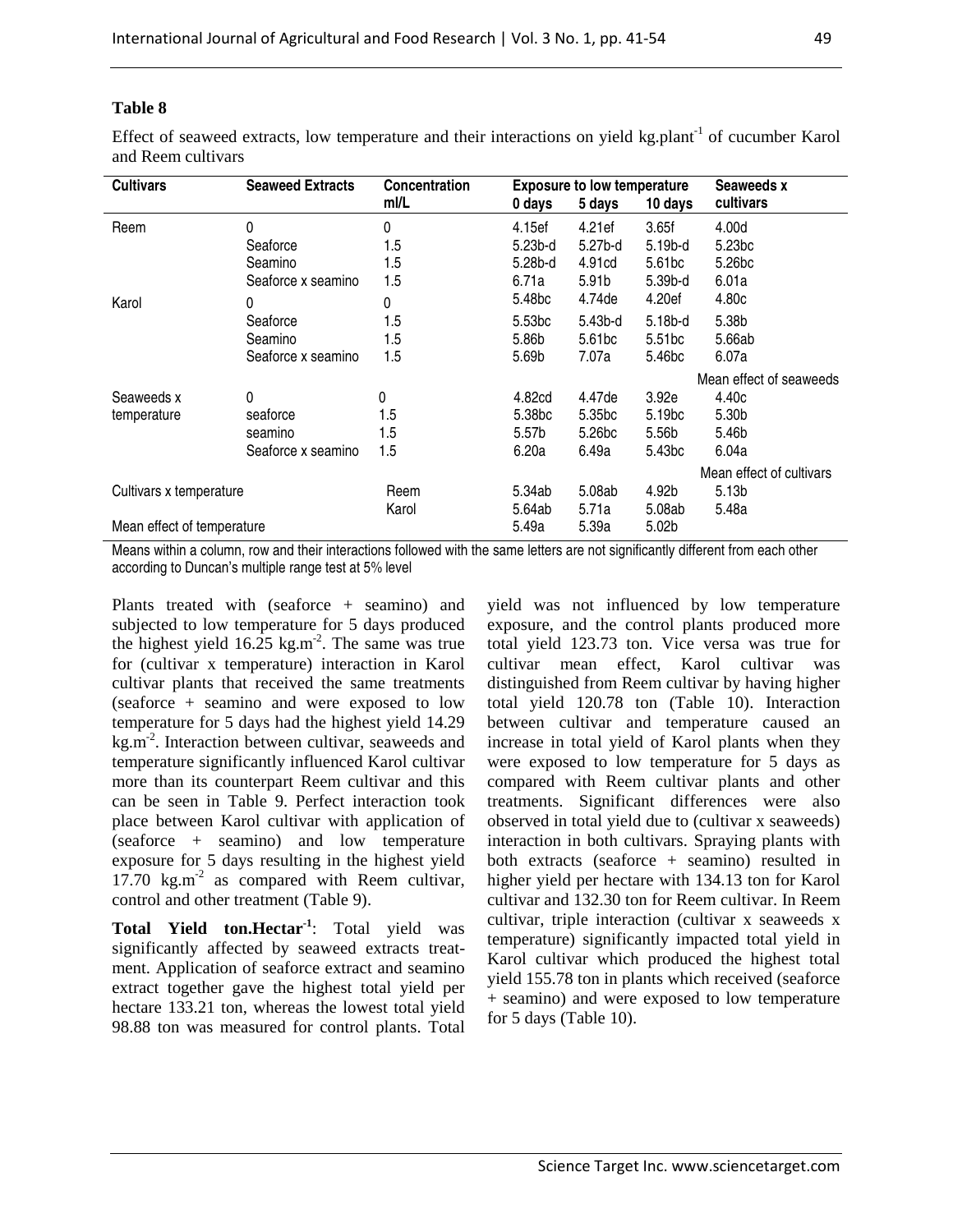**Seaweeds x 0 days 5 days 10 days cultivars** 

Mean effect of seaweeds

Mean effect of cultivars

| Effect of seaweed extracts, low temperature and their interactions on yield $kg.m2$ of cucumbe<br>Reem cultivar |                         |               |                     |                                    |            |          |  |
|-----------------------------------------------------------------------------------------------------------------|-------------------------|---------------|---------------------|------------------------------------|------------|----------|--|
| <b>Cultivars</b>                                                                                                | <b>Seaweed Extracts</b> | Concentration |                     | <b>Exposure to low temperature</b> |            |          |  |
|                                                                                                                 |                         | ml/L          | 0 days              | 5 days                             | 10 days    | cultivar |  |
| Reem                                                                                                            |                         | 0             | 11.63fg             | 10.56gh                            | 9.13h      | 10.44d   |  |
|                                                                                                                 | Seaforce                | 1.5           | 14.34 <sub>bc</sub> | $13.20b$ -f                        | 13.00b-f   | 13.51b   |  |
|                                                                                                                 | Seamino                 | 1.5           | $13.22b-f$          | 12.28d-f                           | 14.04b-d   | 13.18bc  |  |
|                                                                                                                 | Seaforce x seamino      | 1.5           | 16.80a              | 14.80b                             | 13.50b-e   | 15.03a   |  |
| Karol                                                                                                           | 0                       | 0             | 13.72b-d            | $11.85f-g$                         | $10.51$ gh | 12.02c   |  |

## **Table 9**

Seaweeds x temperature

cucumber Karol and

Seaforce 1.5 13.83b-d 13.60b-d 12.97c-f 13.46b Seamino 1.5 14.67bc 14.03b-d 13.78b-d 14.16ab Seaforce x seamino 1.5 14.24bc 17.70a 13.78b-d 15.24a

0 0 12.68b 11.20c 9.82d 11.23c seaforce 1.5 14.09b 13.40b 12.98b 13.49b seamino 1.5 13.95b 13.16b 13.91b 13.67b Seaforce x seamino 1.5 15.52a 16.25a 13.64b 15.13a

Karol 14.12ab 14.29a 12.78ab 13.72a

Means within a column, row and their interactions followed with the same letters are not significantly different from each other according to Duncan's multiple range test at 5% level

Cultivars x temperature Reem 14.00ab 12.71ab 12.42b 13.04b

Mean effect of temperature 14.06a 13.50b 12.59ab

### **4. Discussion**

 Seaweed extracts enhanced flowering and yield characters of cucumber as shown in Tables (3, 4, 5, 6, 7, 8 and 9). The increase in cucumber yield might be attributed to the increase of the distillate flowers number, which in turn enhance the number of fruits that reflected on yield/plant and total yield (Al-Saaberi, 2005). The beneficial effect of seaweed extracts on crop yield could be due to the stimulatory influence of seaweed concentrates on triggering early flowering and fruit set (Arthur et al*.*, 2003). For instance, seedlings treated with seaweed extracts set more flowers earlier than those of control plants (Crouch and Van-Staden 1992). In many crops, yield is related to the number of flowers at maturity. As the trigger and development of flowering and the number of flowers produced are correlated with the developmental stage of plants, seaweed extracts probably promote flowering through initiation of plant growth. Yield enhancement in plants treated with seaweed extracts is thought to be associated with the hormonal substances existing in the extracts, particularly, cytokinins, this was evident in fruits treated with seaweed extracts cytokinin which had higher cytokinin levels as compared with untreated fruits (Featonby-Smith and Van Staden 1983, 1984). Cytokinin may also promote floral initiation. Transgenic *Arabidopsis* plants that are deficient in cytokinins, flower later than normal while those that have high levels of cytokinins flower earlier than normal (Bernier and Perilleux, 2005). High levels of cytokinin could refer to nutrient mobilization. Seaweed extracts are involved either in increasing the movement of cytokinins from the roots to the developing fruit, or by ameliorating the level or biosynthesis of endogenous fruit cytokinins (Hahn et al*.*, 1974). This increase in cytokinin availability will eventually result in a greater supply of cytokinins to the maturing fruit. In addition to growth hormones, the increase in yield characters could be due to the fact that seaweed extracts contain macro, micronutrients and organic matters like, amino acids that improve nutritional status, vegetative growth and yield quality (Abd El-Migeed et al*.,* 2004; Abd El-Moniem and Abd-Allah 2008).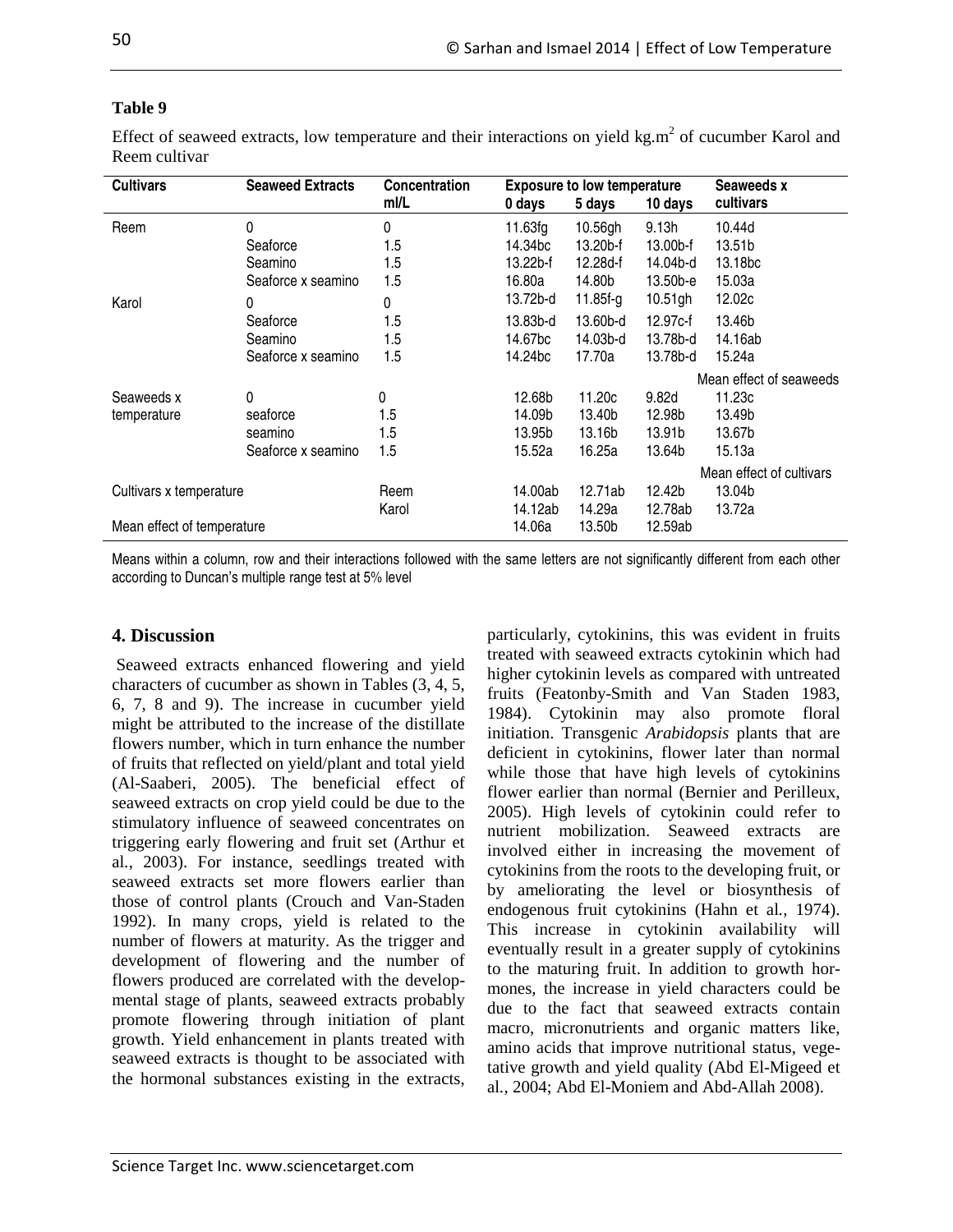Effect of seaweed extracts, low temperature, and their interactions on yield ton.hectar<sup>-1</sup> of cucumber Karol and Reem cultivars

| <b>Cultivars</b>           | <b>Seaweed Extracts</b> | <b>Concentration</b> |           | <b>Exposure to low temperature</b> |           | Seaweeds x               |
|----------------------------|-------------------------|----------------------|-----------|------------------------------------|-----------|--------------------------|
|                            |                         | ml/L                 | 0 days    | 5 days                             | 10 days   | cultivars                |
| Reem                       | 0                       | 0                    | 102.40gf  | 92.92gh                            | 80.40h    | 91.90d                   |
|                            | Seaforce                | 1.5                  | 126.24bc  | 116.15b-f                          | 114.42b-f | 118.94b                  |
|                            | Seamino                 | 1.5                  | 116.36b-f | 108.09d-f                          | 123.55b-d | 116,00bc                 |
|                            | Seaforce x seamino      | 1.5                  | 147.83a   | 130.23b                            | 118.82b-e | 132.30a                  |
| Karol                      | 0                       | 0                    | 120.76b-d | 104.28e-g                          | 92.51gh   | 105.85c                  |
|                            | Seaforce                | 1.5                  | 121.76b-d | 119.67b-e                          | 114.13c-f | 118.52b                  |
|                            | Seamino                 | 1.5                  | 129.15bc  | 123.52b-d                          | 121.26b-d | 124.64ab                 |
|                            | Seaforce x seamino      | 1.5                  | 125.36bc  | 155.78a                            | 121.26b-d | 134.13a                  |
|                            |                         |                      |           |                                    |           | Mean effect of seaweeds  |
| Seaweeds x                 | 0                       | 0                    | 111.58b   | 98.60b                             | 86.45d    | 98.88c                   |
| temperature                | seaforce                | 1.5                  | 124.00b   | 117.91b                            | 114.28b   | 118.73b                  |
|                            | seamino                 | 1.5                  | 122.75b   | 115.80b                            | 122.40b   | 120.32b                  |
|                            | Seaforce x seamino      | 1.5                  | 136.60a   | 143.01a                            | 120.04b   | 133.21a                  |
|                            |                         |                      |           |                                    |           | Mean effect of cultivars |
| Cultivars x temperature    |                         | Reem                 | 123.21ab  | 111.85ab                           | 109.30b   | 114.78b                  |
|                            |                         | Karol                | 124.26ab  | 125.81a                            | 112.29ab  | 120.78a                  |
| Mean effect of temperature |                         |                      | 123.73a   | 118.83b                            | 110.78c   |                          |

Means within a column, row and their interactions followed with the same letters are not significantly different from each other according to Duncan's multiple range test at 5% level

Crouch and Van-Staden (2005) found that spraying plants with concentrated seaweed extracts gave increased fruit number by 10% and fruit weight by 15%. Number of fruits per plant, fruit yield per plant and fruit yield per plot was significantly increased as a result of the application of 750 ppm of chlormequat and 1680 ppm of seaweed extract (Saravanan et al*.,* 2003). Foliar spray of seaweed liquid extracts enhanced the yield parameters, such as, fruit length and fruit weight in certain vegetable crops (Sethi and Adhikary 2008). Better increment in fruit length, fruit diameter, and fruit number was shown by application of 2.5% of the seaweed extract *Kappaphycus alvarezii* (Zodape et al., 2009). The increase in fruits' weight in cucumber plants sprayed with seaweed extracts may refer to its role in enhancing the leaves' numbers, leaf area and dry weight and consequently the physiological activities as photosynthesis and plant nutrition provision and these could be the reasons of increasing fruit weight (Al-Saaberi, 2005). Low temperature exposure did not significantly increase flowering and yield characters of cucumber as compared with non-exposure treatments or control. Our results were not consistent with (Ausin et al*.*, 2005), who stated the requirement of many species to low temperature exposure to warrant spring flowering. Shimizu et al. (2002) demonstrated that plants grown at low temperatures required longer time to flower as compared with those grown at optimal or increased temperatures. Flower abortion induced by low temperature could be due to the endogenous abscisic acid level. It had been found that the level of abscisic acid (ABA) in aborted flowers was higher than in retained flowers by 23% (Nayyar et al., 2005). Korkmaz and Dufault (2004) found that exposing plants to low temperature caused a profound retardation in plant flowering and decreased yield. Hongyan et al*.* (2011) showed that exposure of plants to low temperature decreased marketable yield and single plant yield in the first cluster fruit. Significant differences were observed between the two cultivars in relation with quantitative yield characters (Tables: 6, 7, 8 and 9). Yield is well known as a complicated phenomenon controlled by many genes and expression of such genes is continuous in nature (Hanchinamani, 2006). Passam et al*.* 1995 found that seaweed extracts increased early yield of one variety of greenhouse cucumber. Al-dosky (2010) noticed slight differences between yield characters of two pumpkin cultivars in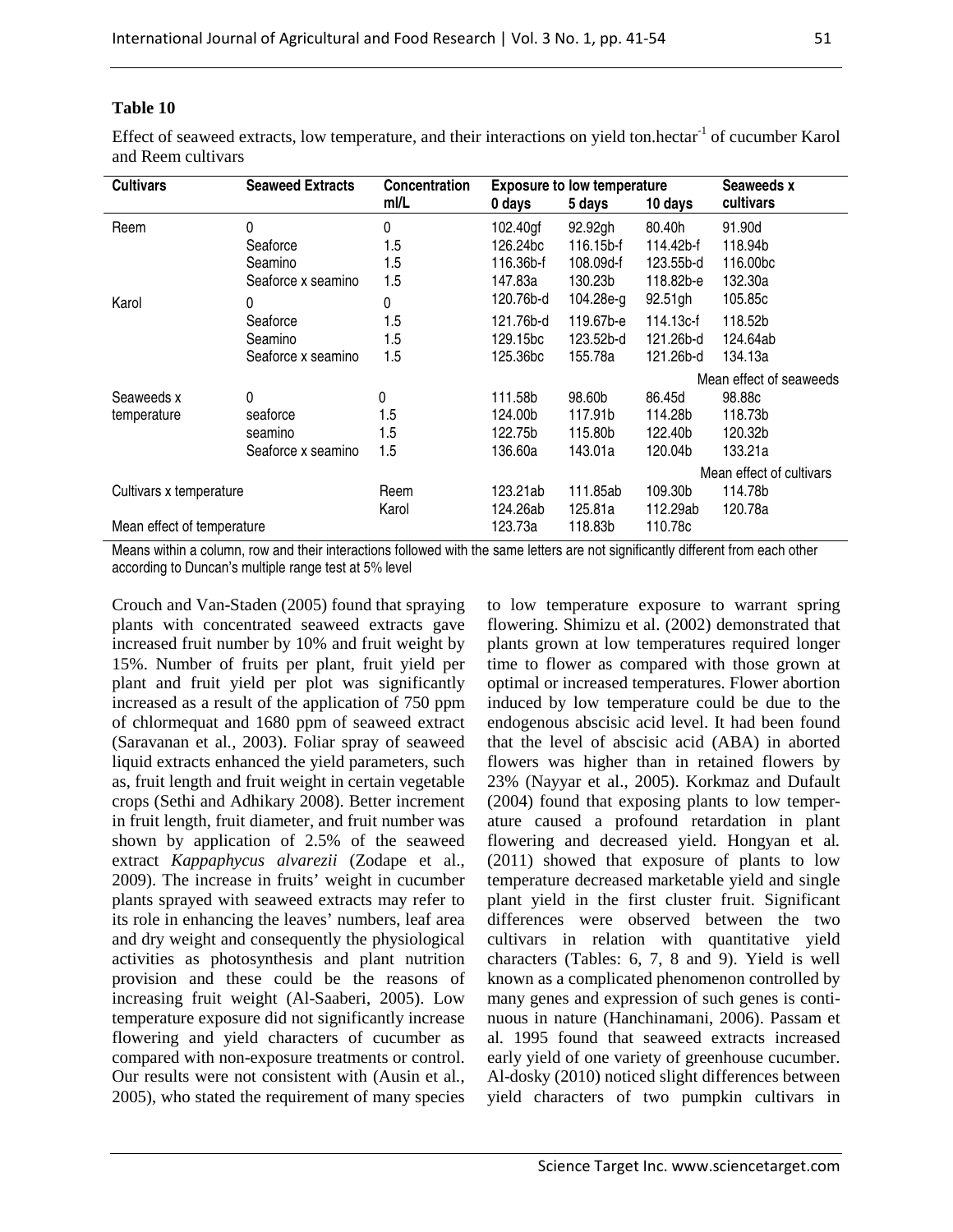response to application of the seaweed extract (Seaforce 1). Effect of seaweed extracts, four

hybrids and interaction between them was signi-

ficant on flowering, fruit setting and overall yield of tomato as shown by (Nour et al., 2010).

# **Reference**

- Abd El-Migeed, A. A.; A. B. El-Sayed and H. S. A. Hassan. (2004), "Growth enhancement of olive transplants by broken cells of fresh green algae as soil application", *J. Agric. Res.* Vol. 29(3), pp. 723-737
- Abd El-Moniem E. A. and A. S. E. Abd-Allah (2008), "Effect of green algae cells extract as foliar spray on vegetative growth, yield and berries quality of superior grapevines", *Am. Euras. J. Agric. and Environ. Sci.*, Vol. 4 (4), pp.427-433
- Al-Dosky, J. I. Estefo. (2010), Effect of cultivar, number of application and levels of seaweed "Seaforce1" on the growth and yield of squash plant (*Cucurbita pepo* L.). *M.Sc. Thesis,*  College of Agriculture and Forestry, University of Mosul, Ministry of Higher Education and Scientific Research, Republic of Iraq (in Arabic)
- Al-Jebbouri, M. A. A. Musa (2009), Effect of humic acid and seaweed extracts on growth, flowering and yield of cucumber (*Cucumis Sativus* L.). *M.Sc. Thesis*, College of Agriculture, University of Tekrit, Ministry of Higher Education and Scientific Research, Republic of Iraq (in Arabic)
- Al-Saaberi, M. R. S. (2005), Effect of Some Agricultural Treatments on Growth, Yield of Lettuce (*Lactuca Sativa* L.) *M.Sc. Thesis*, Horticulture Sciences University of Mosul College of Agriculture and Forestry
- Arthur, GD; WA Stirk and J Van Staden (2003), "Effect of a seaweed concentrate on the growth and yield of three varieties of *Capsicum annuum*", *S Afr J Bot*, Vol. 69, pp. 207–211
- Ausín, I.; Alonso-Blanco, C. and Martinez-Zapater, J. (2005), "Environmental regulation of flowering", *Int. J. Dev. Biol*., Vol. 49, pp. 689-705
- Elkindy (1992), "Low temperature induce rough blossom-end scarring for tomato fruit

early flower development" *J. Amer. Soc. Hort. Sci*., Vol. 117(2), pp. 298–303

- Bernier, G. and C. Perilleux (2005), "A physiological overview of the genetics of flowering time control", *Plant Biotechnology Journal,* Vol. 3, pp. 3–16
- Blunden, G. and P. B. Paul (2006), "The effect of aqueous seaweed extracts and kinetin on potato yields", *Journal of the Science of food and Agriculture*, Vol. 28(2), pp. 535-543
- Crouch I. J., J. Van-Staden (1992), "Effect of seaweed concentrate on the establishment and yield of greenhouse tomato plants", *J Appl Phycol*, Vol. 4, pp. 291–296
- Crouch, I. J. and J. Van-Staden (2005). Effect of Seaweed Concentrate on the Establishment and Yield of Greenhouse Tomato plant. Jour. of Applied phycology, 4(4): 291-296.
- Eris, A.; H. O. Sirritepe and N. Sirritepe (2008), "The effect of Seaweed (*Ascophylum nodosum*) Extract on Yield and Quality Criteria in peppers", *Acta Horticulturae*. (ISHS) Vol. 412, pp. 733-737
- Featonby-Smith, BC and J. Van staden (1983). The effect of seaweed concentrate and fertilizer on growth of *Beta vulgaris*. Z Pflanzenphysiol 112:155-162.
- Featonby-Smith, BC and J. Van Staden (1984), "The effect of seaweed concentrate and fertilizer on growth and the endogenous cytokinin content of *Phaseolus vulgaris", S Afr J Bot*, Vol. 3, pp. 375–379
- Foley, M.E.; J. V. Anderson, and D. P. Horvath (2009), "The effect of temperature, photoperiod, and vernalization on regrowth and flowering competence in Euphorbia esula (*Euphorbiaceae*) crown buds", *Botany*, Vol. 67, pp. 986-992
- Gajewski, M.; G. Katarzyna and J. Bobruk (2008). The influence of Goëmar Goteo biostimulator on yield and quality of two Chinese cabbage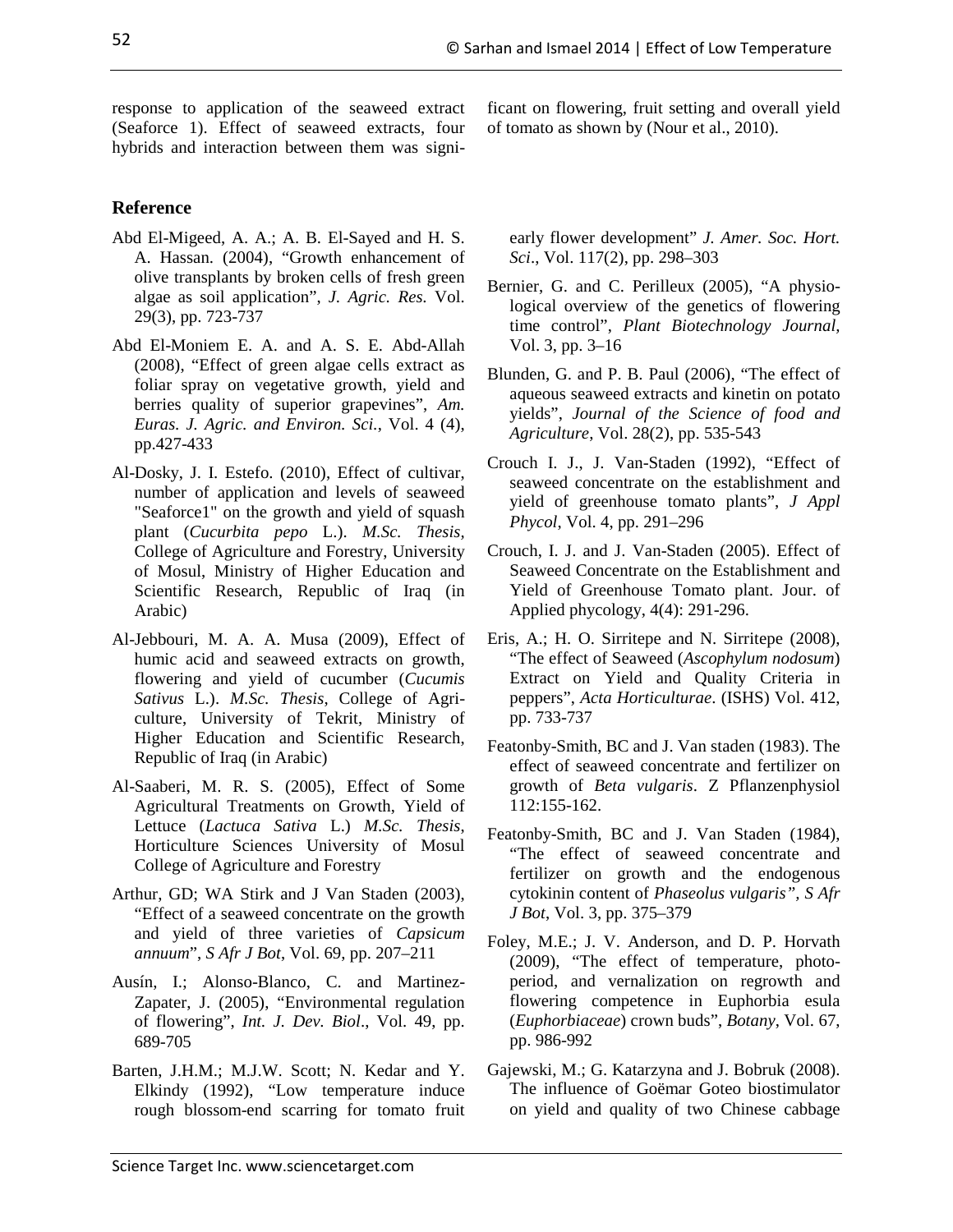cultivars. Conf. of biostimulators in modern agriculture "vgetable crops. Warsaw, pp 23-27

- Hahn, H; de R. Zacks and H. Kende (1974), "Cytokinin formation in pea seeds", *Naturwissenschaften*, Vol. 61, pp. 170–171
- Hanchinamani, N. Chandrashekhar (2006), Genetic variability, divergence, heterosis and combining ability studies in cucumber (*Cucumis sativus*  L.), *Ph. D Thesis*, College of Agriculture, University of Agricultural Sciences, Dharwad-580 005
- Hongyan, Q. L.; H. L. Zhao and L. Zhou (2011), "Carbohydrate metabolism in tomato (*Lycopersicon esculentum* Mill.) seedlings and yield and fruit quality as affected by low night temperature and subsequent recovery", *African Journal of Biotechnology*, Vol. 10(30), pp. 5743-5749
- KohaIba (2002), "Acclimative response to temperature stress in higher plants: Approaches of Gene Engineering for Temperature Tolerance", *Annu. Rev. Plant Biol*., Vol. 53, pp. 225–45
- Korkmaz, A. and R. J. Dufault (2004), "Differential Cold Stress Duration and Frequency Treatment Effects on Muskmelon Seedling and Field Growth and Yield", *Europ. J. Hort. Sci.*, Vol. 69 (1), pp. 12–20
- Masny A., Basak A. and Żurawicz, E. (2004), "Effects Of Foliar Applications Of Kelpak Sl And Goëmar Bm 86® Preparations On Yield And Fruit Quality In Two Strawberry cultivars", *Journal Of Fruit And Ornamental Plant Research*, Vol. 12, 2004: 23-27
- Matlob, A. N.; E. Sultan and K. S. Abdul. (1989), *Vegetable Production*. Part two. Dar AL-Kutub publication on Mosul University, Iraq. (In Arabic)
- Nayyar, H.; B. Tejinder and K. Sanjeev (2005), "Low temperature induced floral abortion in chickpea: relationship to abscisic acid and cryoprotectants in reproductive organs", *Environmental and Experimental Botany*, Vol. 53(1), pp. 39-47
- Nour, K. A. M.; N. T. S. Mansour and W. M. Abd El-Hakim (2010), "Influence of foliar sprays with seaweed extracts on Growth, setting and yield of tomato during summer season", *J.*

*Plant Production*, Mansoura University, Vol. 1  $(7)$ , pp. 961 – 976

- Oufir, M; S. Legay; N. Nicot; KV Moer; Hoffmann L; Renaut J; Hausman JF; and Evers D (2008), "Gene expression in potato during cold exposure: Changes in carbohydrate and polyamine metabolisms", *Plant Sci*., Vol. 175, pp. 839-852
- Passam, H. C.; C. M.; Olympios., and K. Akoumianakis (1995), "The influence of pre- and post harvest application of seaweed extract on early production and storage of cucumber. *Acta Hort*. Vol. 379, pp. 229-235
- Riley, H. (2002), "Effects of Algal Fibre and Perlite on Physical Properties of Various Soils and on Potato Nutrition and Quality on a Gravelly Loam Soil in Southern Norway", *Acta Agriculturae Scandinavica B*, Vol. 52(2-3), pp. 86-95
- Robinson, RW and DS Decker-Walters (1997). *Cucurbits*. Wallingford, UK: CAB International, p. 24-27, 61–66
- Saravanan, S.; S. Thamburaj; D. Veeraragavathatham and A. Subbiah (2003), "Effect of seaweed extracts and chlormequat on Growth and fruit yield of tomato (*Lycopersicon Esculentum* Mill.)", *Indian J. Agric. Res.*, Vol. 37(2), pp. 70-87
- Sarhan,T. Z. (2011), "Effect of humic acid and seaweed extracts on growth and yield of potato plants (*Solanum tubersum* L) Desiree cv.", *Mesopotamia J. of Agric*, Vol. 39(2), pp. 19-25
- Sethi, S.K. and S. P. Adhikary (2008), "Effect of Seaweed liquid fertilizer (SLF) on vegetative growth and yield of black gram, brinjal and tomato. Sea" *Res. Utiln*. Vol. 30 (special issue), pp. 241-248
- Shehata, S. M.; Heba. S. Abdel-Azem; A. Abou El-Yazied and A. M. El-Gizawy (2011), "Effect of Foliar Spraying with Amino Acids and Seaweed Extract on Growth Chemical Constitutes, Yield and its Quality of Celeriac Plant", *European J of Scientific Research*, Vol. 58(2), pp. 257-256
- Shimizu, H.; S. Moriizumi, and I. Ieee. (2002), Simulation of greenhouse energy consumption, pp. 1342-1345 41st Annual Conference of the